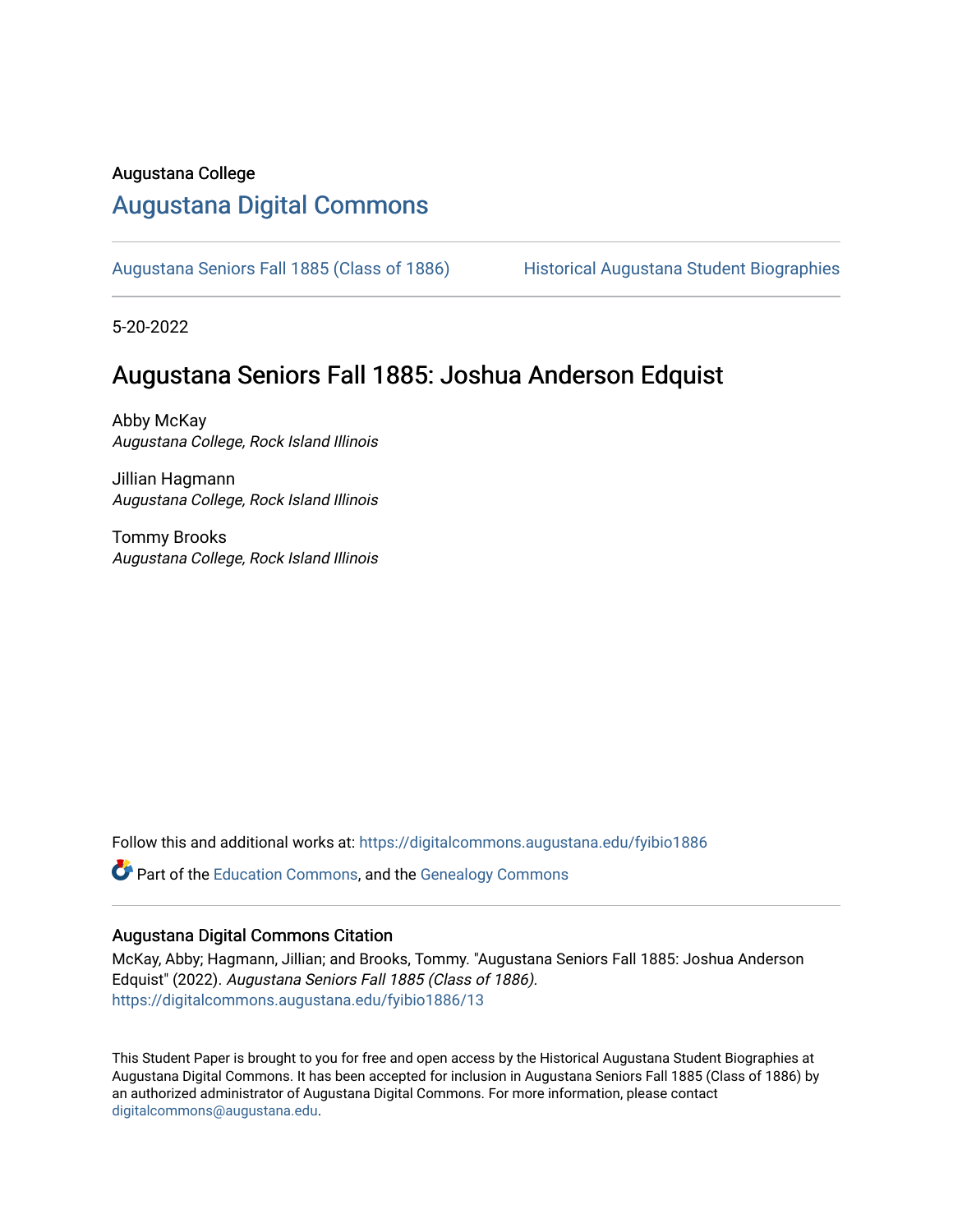# Augustana Seniors Fall 1885: Joshua Anderson Edquist

Tommy Brooks, Jillian Hagmann, Abby McKay 13 May 2022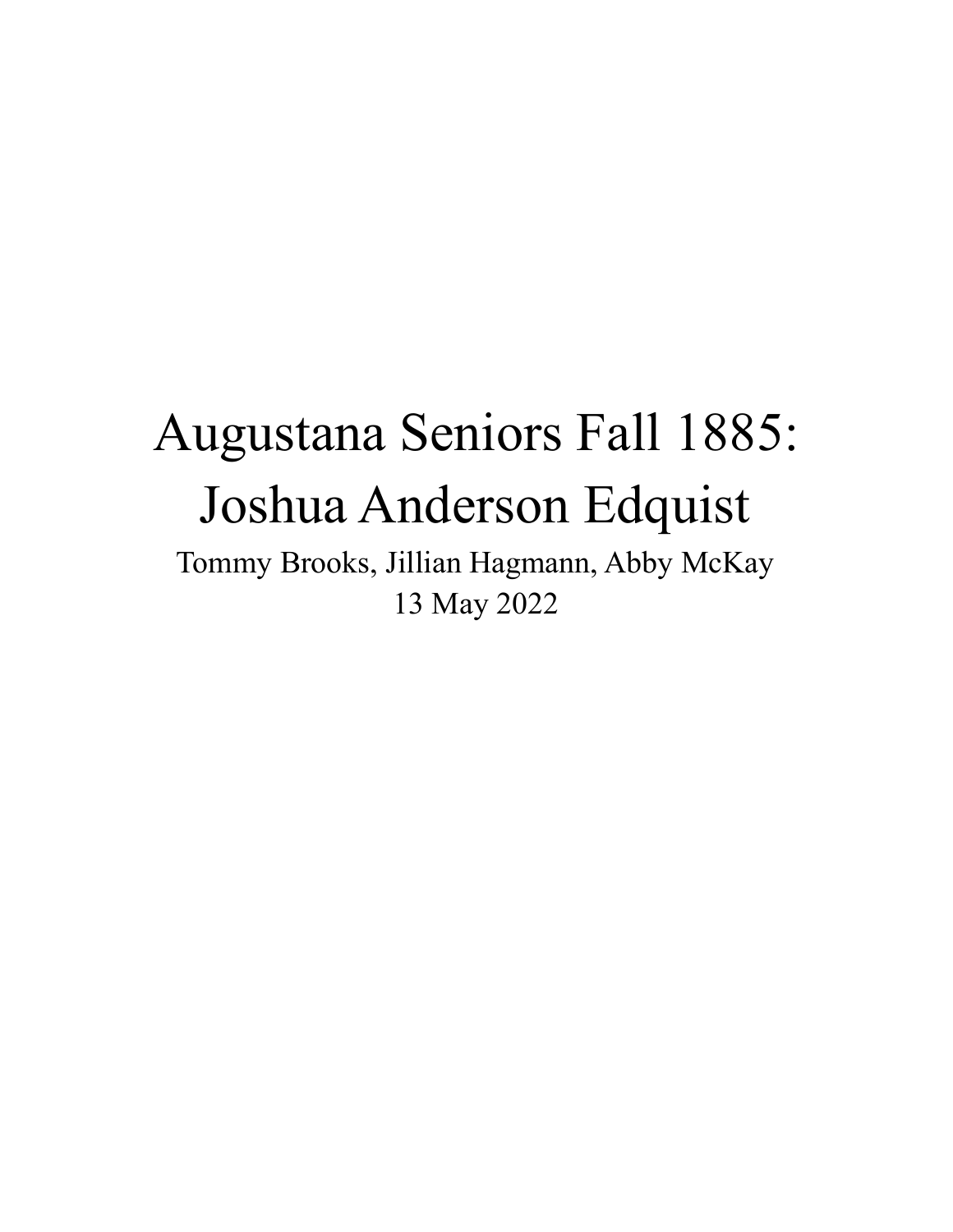### Joshua Anderson Edquist

Joshua Edquist was born on 16 April 1862 in Knoxville, Illinois.<sup>1</sup> His father, Måns Andersson was born on 22 September 1818 in Jämshög, Sweden. Måns was baptized on 27 September 1818 in Jämshög, Sweden. Måns married Hanna *Jonsdotter* Edquist, who was born 3 March 1820 in Jämshög, Sweden.

Edquist entered Augustana in 1880,<sup>2</sup> and was a member of the senior class of 1885<sup>3</sup>. Edquist joined the college in 1880, and completed two years of preparatory classes before entering the freshman class of 1882. His parents, Måns and Hanna Anderson immigrated to the United States from Sweden in 1854. Joshua Edquist was the youngest of six children, and his brother Peter Edquist, also attended Augustana College. Peter was four years older than Joshua. Joshua's other siblings were Ellen *Anderson* Johnson, Christine *Carlson* Swedlund, Olof Anderson, and Anna Anderson.

After Edquist graduated, he took the job of a Biology Professor at Gustavus Adolphus College in Saint Peter, Minnesota. Joshua married Anna Pehrson 14 October 1899 in Nicollet, Minnesota.<sup>4</sup> Edquist was the father of three children; Hubert, Leonard, and Annette. On 8 April, 1930, Joshua suffered an unknown heart complication and died suddenly<sup>5</sup>. He was 67 years old.

<sup>4</sup> "Minnesota, County Marriages, 1860-1949", database with images, *FamilySearch* (https://www.familysearch.org/ark:/61903/1:1:Q2M5-3ZG9 : 9 March 2021), Joshua A Edquist and Anna M Pehrson, 1899. This marriage license shows the date and place that they got married.

<sup>1</sup> Registration Card for Joshua Edquist, 1879, Folder 6, Box 1 Early Registration Records, 1876-1891 MSS 241c, Augustana College Office of the Registrar Records, Special Collections, Augustana College, Rock Island Illinois. The registration card is from Augustana College and Theological Seminary, filled out by Joshua Edquist.

<sup>2</sup> Registration Card for Joshua Edquist.

<sup>3</sup> Commencement Announcement containing Joshua Edquist, 1886, Folder 2, Box 1 in MSS 248, Augustana College Office of the President records, Special Collections, Augustana College, Rock Island Illinois. The commencement announcement is from Augustana College and Theological Seminary.

<sup>5</sup> *Find a Grave*, database and images (<https://www.findagrave.com/memorial/81658110/joshua-anderson-edquist> : accessed 02 March 2022), memorial page for Prof Joshua Anderson Edquist (16 Apr 1862–7 Apr 1930), Find a Grave Memorial ID [81658110](https://www.findagrave.com/memorial/81658110/joshua-anderson-edquist), citing Resurrection Cemetery, Saint Peter, Nicollet County, Minnesota, USA ; Maintained by Gustavus Archives (contributor [47620055](https://www.findagrave.com/user/profile/47620055)) .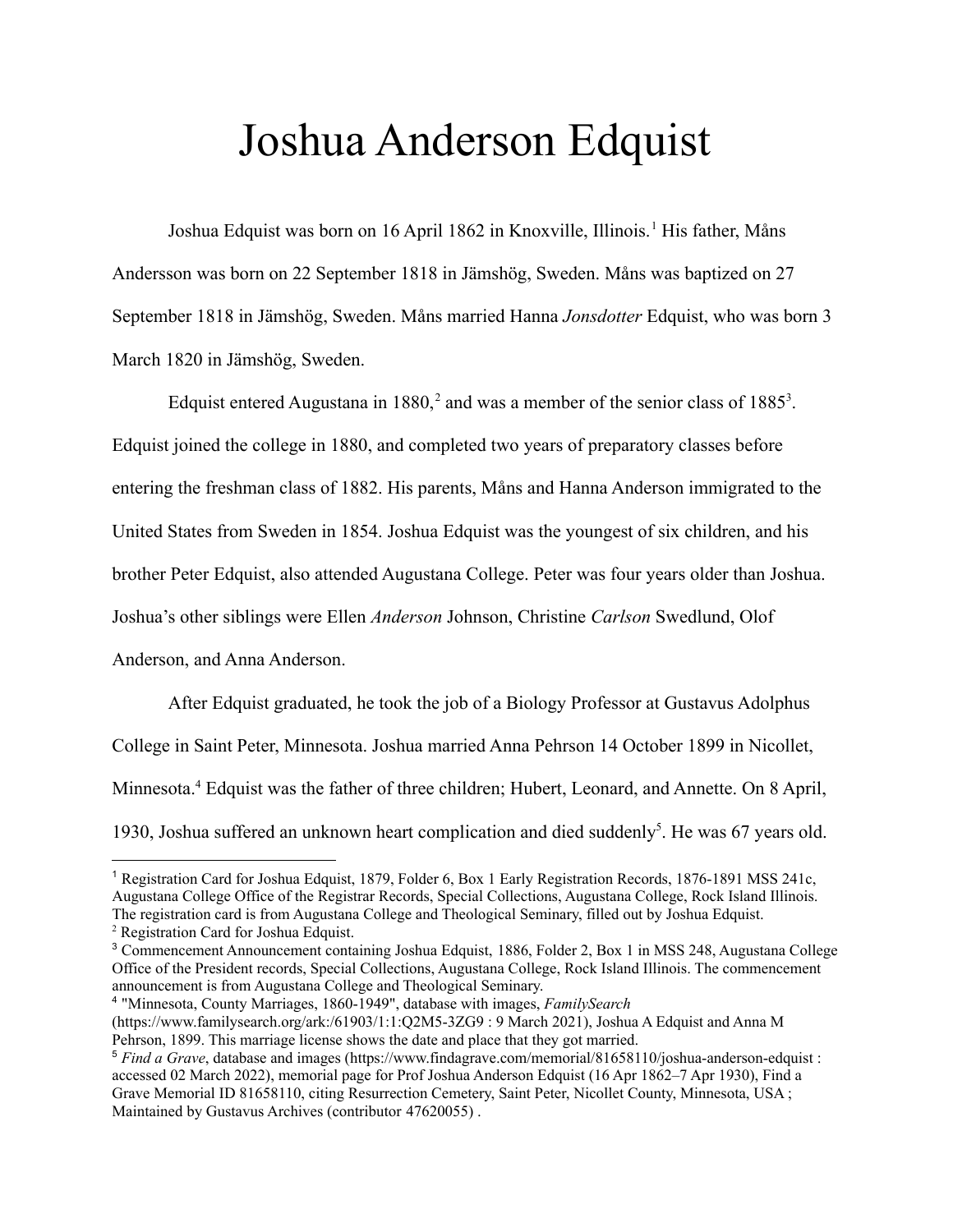# Ahnentafel of Joshua Anderson Edquist

### **Generation 1**

- 1. Joshua A. Edquist. See main biography for more information<sup>6</sup>.
	- i. Hubert Leonard Edquist<sup>7</sup>
	- ii. Annette Rosalie Edquist<sup>8</sup>
	- iii. Ebba Josephine Cecilia *Edquist* Carlson<sup>9</sup>

### **Generation 2**

2. Måns Andersson was born on 22 September 1818 in Jämshög, Sweden. Måns was

baptized on 27 September 1818 in Jämshög, Sweden. Måns married Hanna *Jonsdotter*

Edquist.

- i. Ellen *Anderson* Johnson
- 3. Hanna *Jonsdotter* Edquist
	- i. Christine *Carlson* Swedlund
	- ii. Olof Anderson
	- ii. Peter Anderson Edquist
	- iv. Anna Anderson

<sup>6</sup> *Find a Grave*, database and images [\(https://www.findagrave.com/memorial/81658110/joshua-anderson-edquist](https://www.findagrave.com/memorial/81658110/joshua-anderson-edquist) : accessed 11 March 2022), memorial page for Prof Joshua Anderson Edquist (16 Apr 1862–7 Apr 1930), Find a Grave Memorial ID [81658110](https://www.findagrave.com/memorial/81658110/joshua-anderson-edquist), citing Resurrection Cemetery, Saint Peter, Nicollet County, Minnesota, USA ; Maintained by Gustavus Archives (contributor [47620055](https://www.findagrave.com/user/profile/47620055)).

<sup>7</sup> "United States Census, 1920", database with images, *FamilySearch*

<sup>8</sup> "United States Census, 1920", database with images, *FamilySearch* (https://www.familysearch.org/ark:/61903/1:1:MWBV-P64 : 2 February 2021), Joshua A Edquist, 1920. The census shows Joshua Edquist in the same household as Hubert, Annette, and Ebba, who are all listed as his children.

<sup>(</sup>https://www.familysearch.org/ark:/61903/1:1:MWBV-P64 : 2 February 2021), Joshua A Edquist, 1920.

<sup>9</sup> "United States Census, 1920", database with images, *FamilySearch*

<sup>(</sup>https://www.familysearch.org/ark:/61903/1:1:MWBV-P64 : 2 February 2021), Joshua A Edquist, 1920.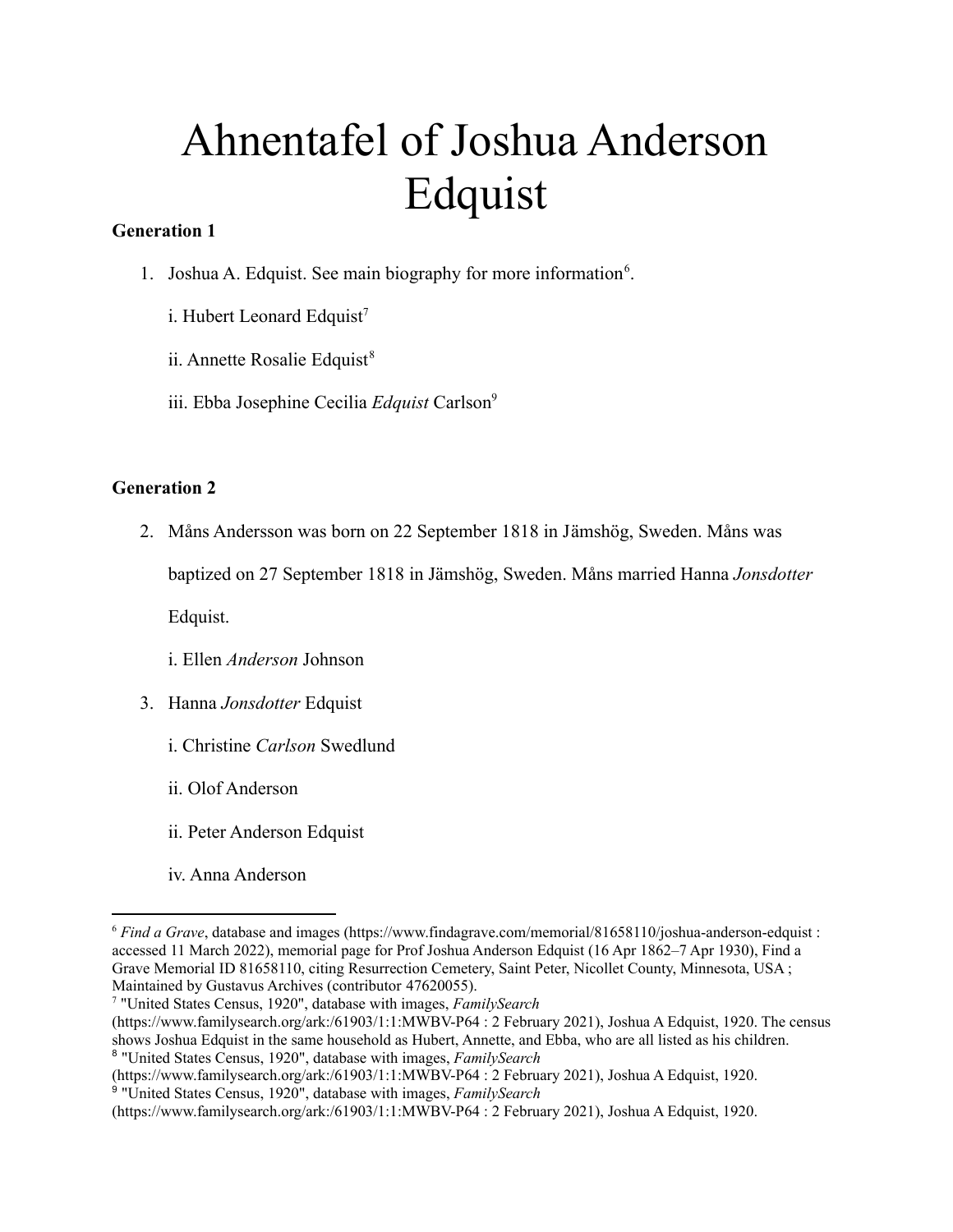### **Generation 3**

- 4. Anders Månsson was born 2 September 1790 in Almundsryd, Sweden<sup>10</sup>.
- 5. Ingjerd Johansdotter was born 26 June 1785 in Thorsäs, Sweden<sup>11</sup>.

<sup>&</sup>lt;sup>10</sup> Swenson Center For Swedish Immigration Rock Island, Rock Island County, Illinois, United States

<sup>&</sup>lt;sup>11</sup> Swenson Center For Swedish Immigration Rock Island, Rock Island County, Illinois, United States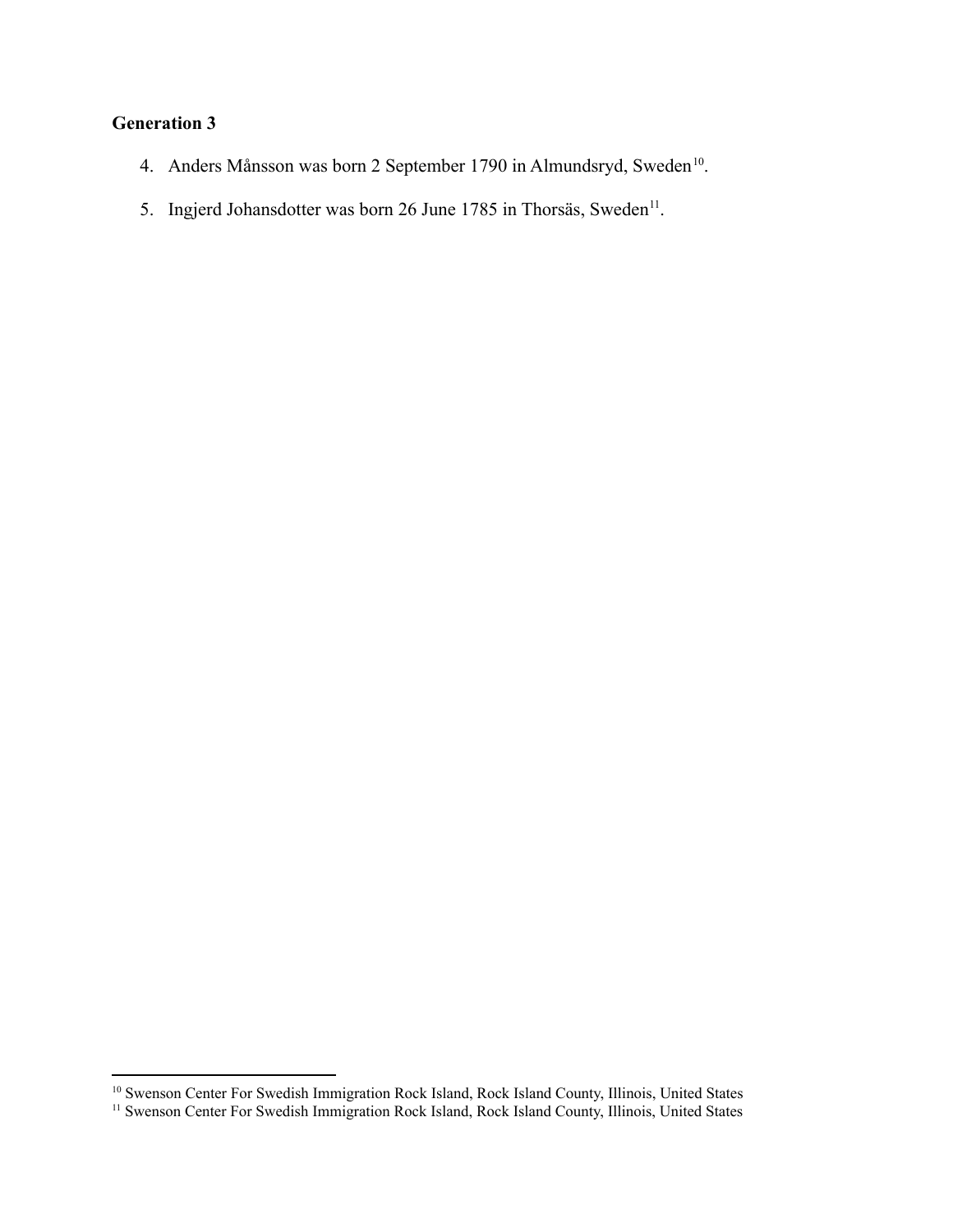# Descendants of Joshua A. Edquist

#### **Generation 1**

1. Joshua Anderson Edquist. Joshua married Anna Pehrson. For more information about Joshua and Anna, see the biography in the main part.

Joshua and Anna had three children.

2. Hubert Leonard Edquist. Hubert was born 25 February 1903 in Nicollet

County, Minnesota. <sup>12</sup>

3. Annette Rosalie Edquist. Annette was born 14 February 1905 in Nicollet

County, Minnesota.<sup>13</sup>

+4. Ebba Josephine Cecelia Edquist.

#### **Generation 2**

4. Ebba Josephine Cecelia Edquist. Ebba was born 10 July 1910 in Saint Peter, Nicollet

County.<sup>14</sup> She died 2 April 1986 in Minneapolis, Hennepin County, Minnesota.<sup>15</sup> Ebba married

Edgar Magnus Carlson.<sup>16</sup> Ebba and Edgar had one son.

<sup>&</sup>lt;sup>12</sup> *Find a Grave*, database with images (www.findagrave.com), memorial 81658109, Prof Hubert Leonard Edquist (1903-1956), Resurrection Cemetery, Saint Peter, Nicollet County, Minnesota, United States; record created by Gustavus Archives. The record includes a photo of the gravestone and dates.

<sup>&</sup>lt;sup>13</sup> *Find a Grave*, database with images (www.findagrave.com), memorial 81658107, Annette Rosalie Edquist (1905-1983), Resurrection Cemetery, Saint Peter, Nicollet County, Minnesota, United States; record created by Gustavus Archives. The record includes a photo of the gravestone and dates.

<sup>&</sup>lt;sup>14</sup> *Find a Grave*, database with images (www.findagrave.com), memorial 81657739, Ebba Josephine Cecelia Edquist Carlson (1910-1986), Resurrection Cemetery, Saint Peter, Nicollet County, Minnesota, United States; record created by Gustavus Archives. The record includes a photo of the gravestone and dates.

<sup>15</sup> *Find a Grave*, memorial 81657739, Ebba Josephine Cecelia Edquist Carlson (1910-1986); record created by Gustavus Archives.

<sup>16</sup> *Find a Grave*, memorial 81657739, Ebba Josephine Cecelia Edquist Carlson (1910-1986); record created by Gustavus Archives.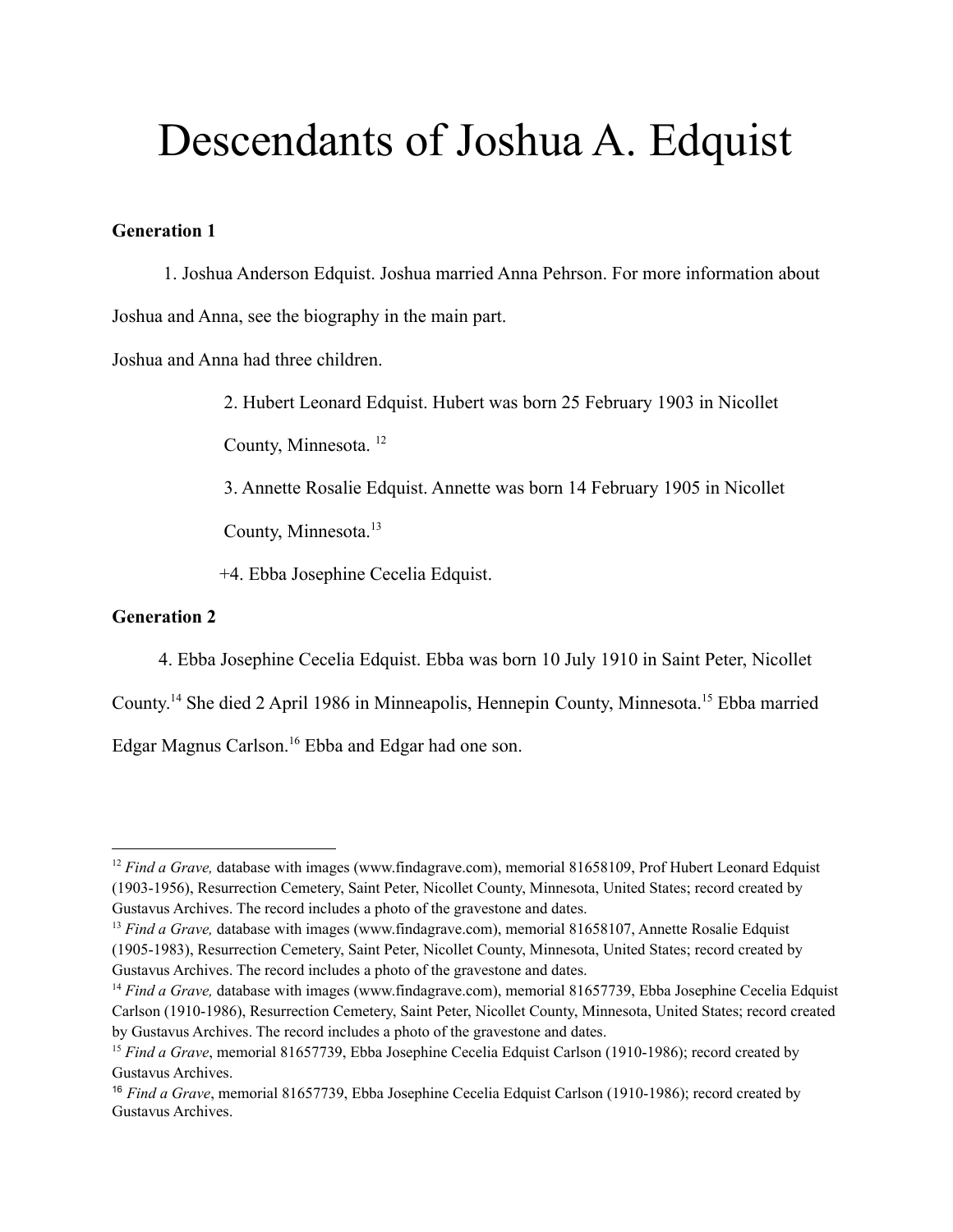+5. Samuel Edquist Carlson. Samuel was born 11 June 1946 in Saint Peter,

Nicollet County, Minnesota.<sup>17</sup>

#### **Generation 3**

5. Samuel Edquist Carlson married someone. Together they had four children.<sup>18</sup>

6. Living Carlson.<sup>19</sup>

7. Living Carlson.<sup>20</sup>

8. Living Carlson.<sup>21</sup>

9. Living Carlson.<sup>22</sup>

<sup>&</sup>lt;sup>21</sup> *Find a Grave*, memorial 194343865, Dr. Samuel Edquist Carlson (1946-2018); record created by Nita Aasen. <sup>20</sup> *Find a Grave,* memorial 194343865, Dr. Samuel Edquist Carlson (1946-2018); record created by Nita Aasen. <sup>19</sup> *Find a Grave, memorial 194343865, Dr. Samuel Edquist Carlson (1946-2018); record created by Nita Aasen.* <sup>18</sup> *Find a Grave,* memorial 194343865, Dr. Samuel Edquist Carlson (1946-2018); record created by Nita Aasen. <sup>17</sup> *Find a Grave,* database with images (www.findagrave.com), memorial 194343865, Dr. Samuel Edquist Carlson (1946-2018), Christ Chapel Memorial Garden, Saint Peter, Nicollet County, Minnesota, United States; record created by Nita Aasen. The record contains a photo of the gravestone, an obituary listing his children, and dates.

<sup>&</sup>lt;sup>22</sup> *Find a Grave*, memorial 194343865, Dr. Samuel Edquist Carlson (1946-2018); record created by Nita Aasen.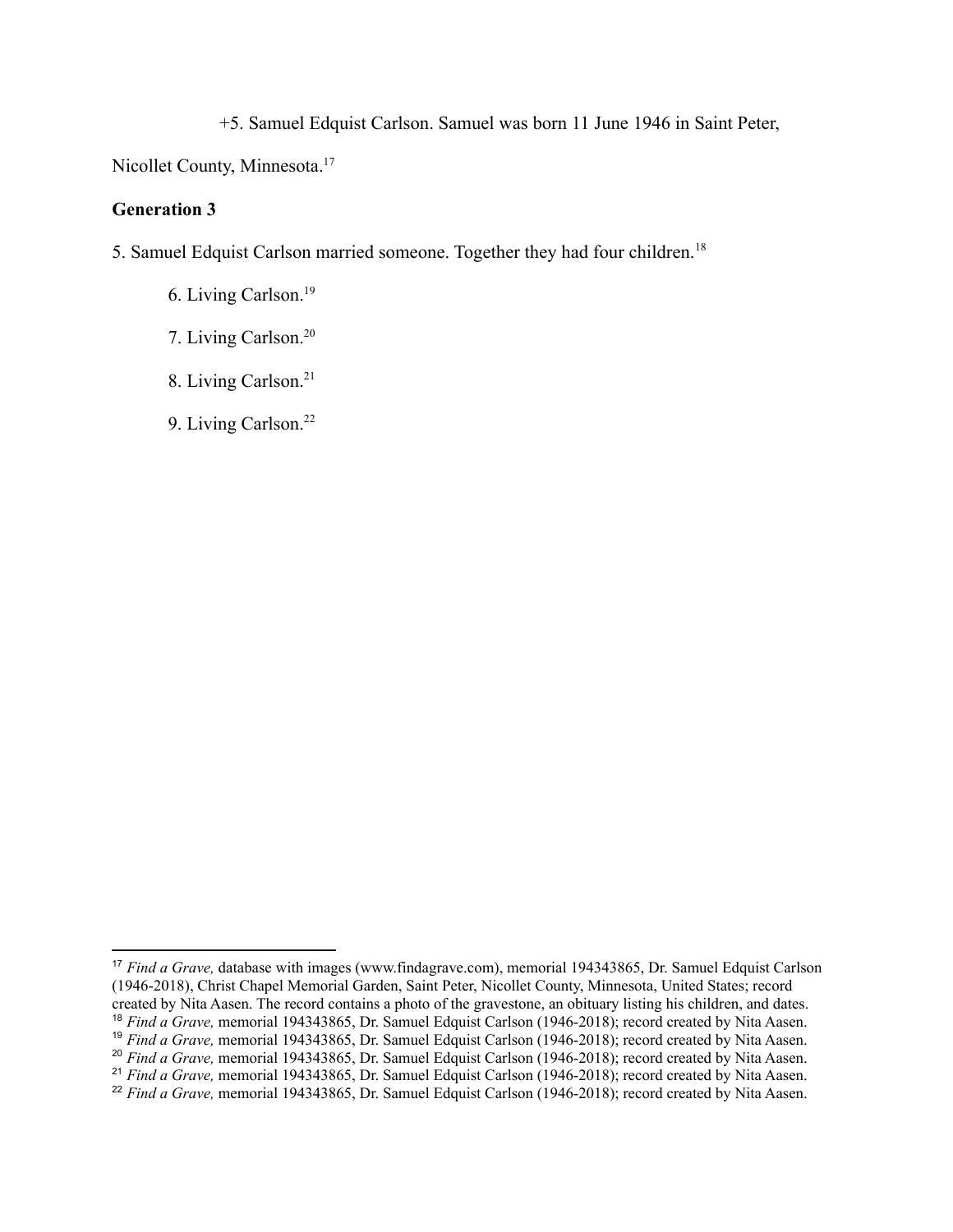# Questions for Further Research

- *1. What are some other things you were able to find about Samuel Carlson's living children?*
- *2. Were you able to access Joshua Edquists' records from Gustavus Adolphus College?*
- *3. What other information were you able to find about Joshua's Grandparents both on the paternal and maternal sides?*

*For further research, please reference Joshua Edquist's Profile on FamilySearch.org using the ID GZ2X-T39.*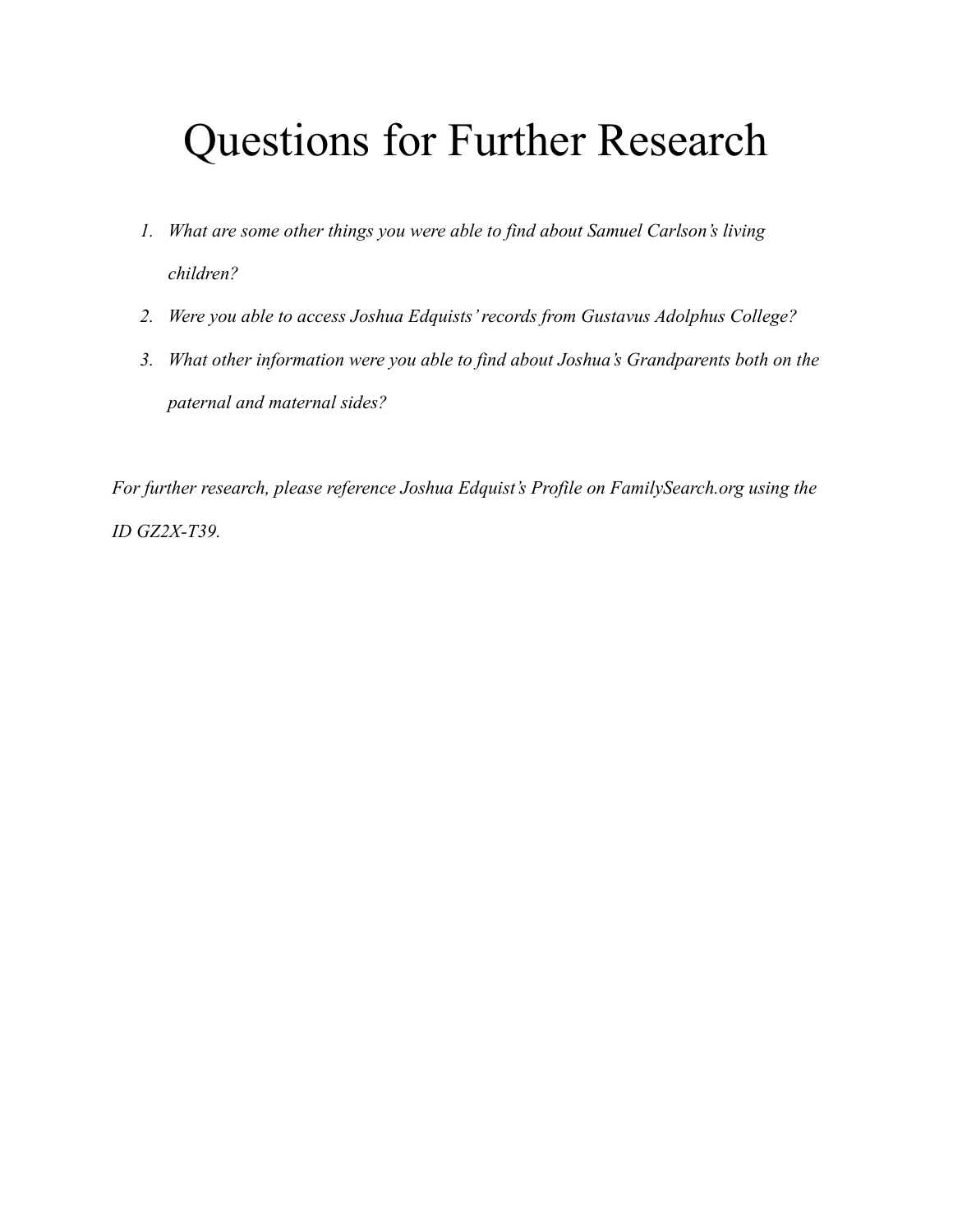# Acknowledgements

We gratefully acknowledge the work done on this alum by Jack Beemsterboer, Sara Niemiec, Esther Zange in March 2020.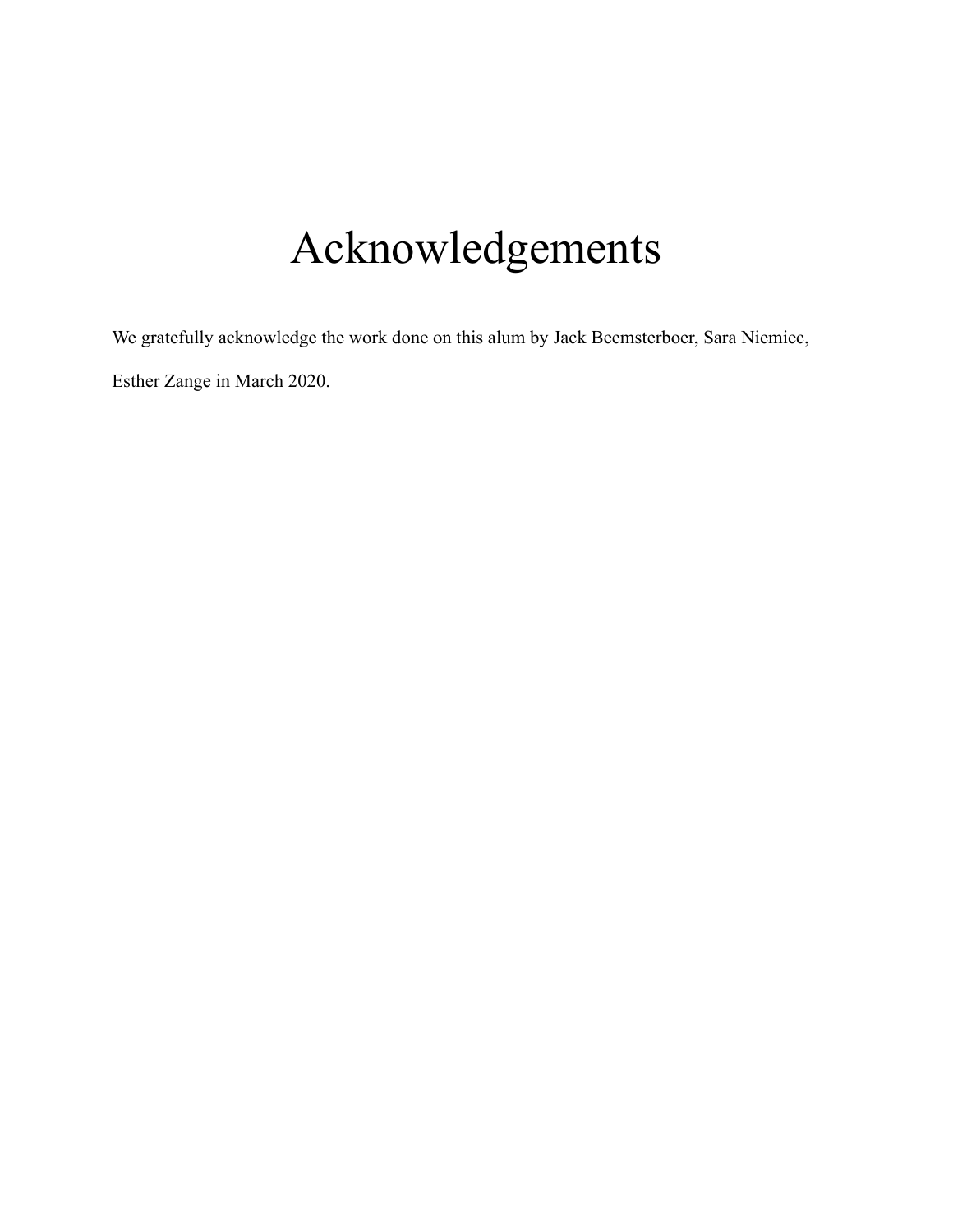

Augustana College and Theological Seminary Office of the President Records (MSS 248), Special Collections, Augustana

College, Rock Island, Illinois.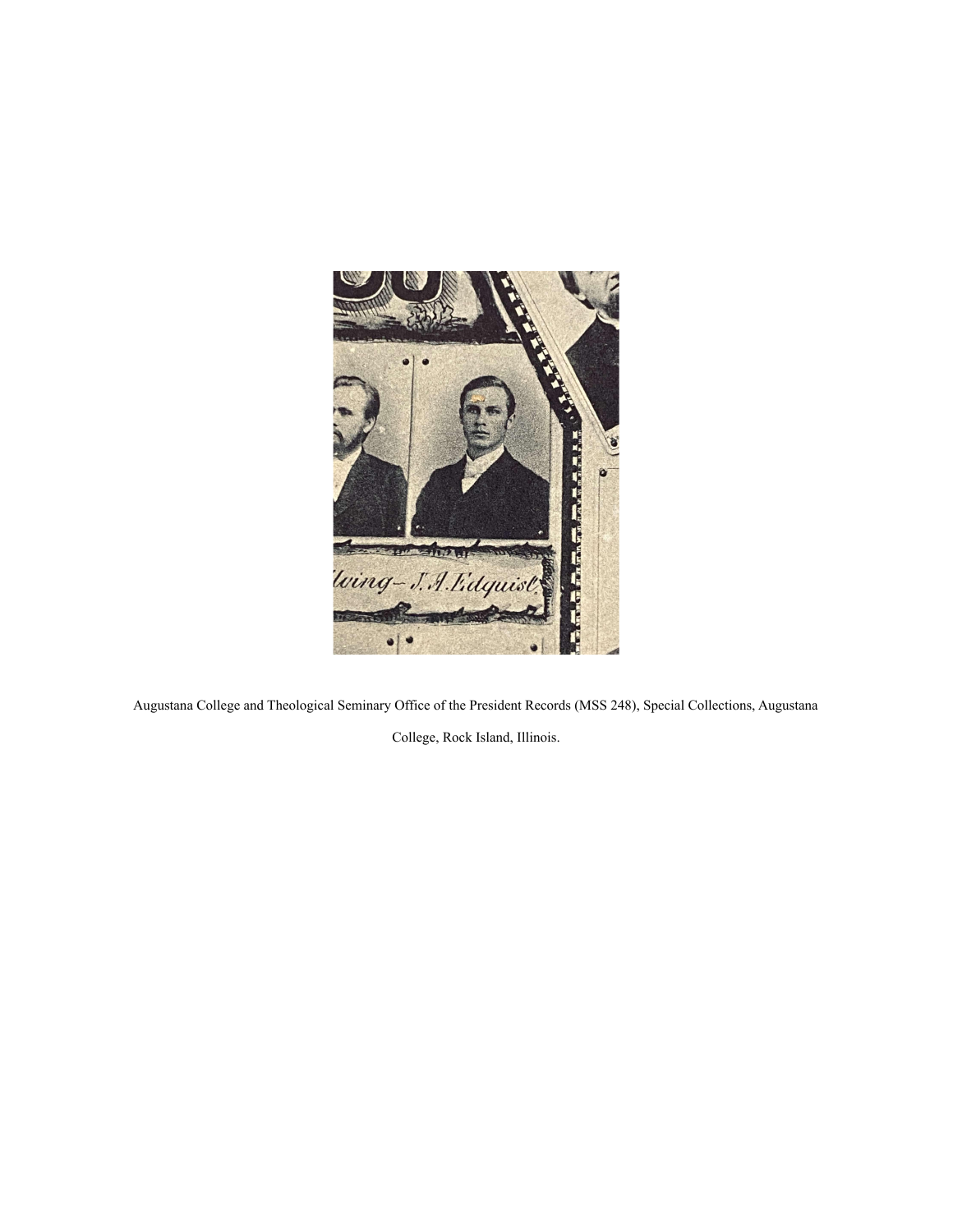

College Archives, Gustavus Adolphus College. GACA [Collection 0162. Gustavus Adolphus College Photograph Collection,](https://archives.gac.edu/digital/collection/p15292coll2/search/searchterm/GACA%20Collection%200162.%20Gustavus%20Adolphus%20College%20Photograph%20Collection%2C%201855-Ongoing./field/source/mode/exact/conn/and)

[1855-Ongoing.](https://archives.gac.edu/digital/collection/p15292coll2/search/searchterm/GACA%20Collection%200162.%20Gustavus%20Adolphus%20College%20Photograph%20Collection%2C%201855-Ongoing./field/source/mode/exact/conn/and)